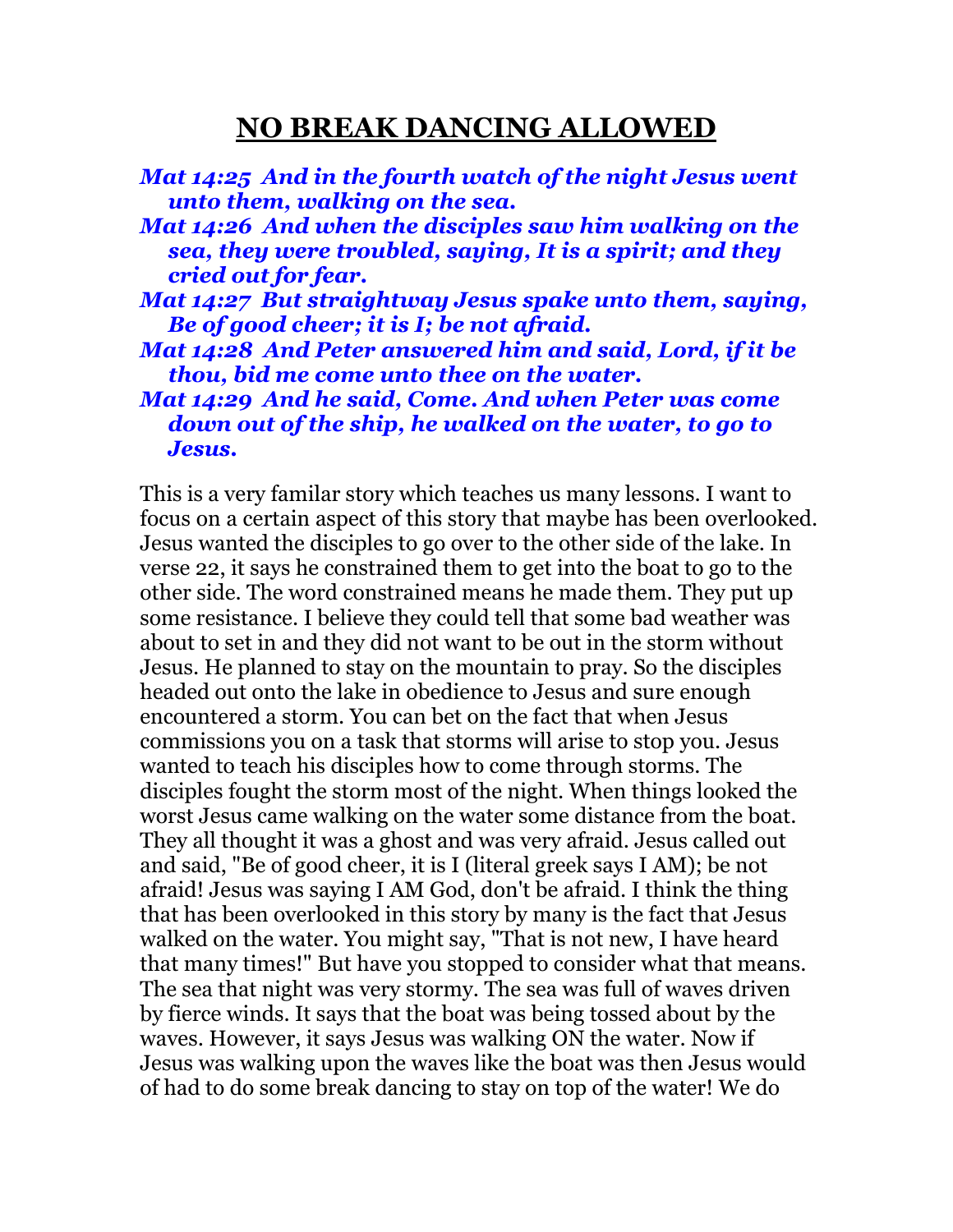not have a break dancing Jesus! It does not say he was walking in the water which would be the case most of the time when the waves would whip over where he was standing. No, he walked on the water. What does that mean. It means that right where Jesus was it was calm! In the immediate presence of Jesus their was calm. Each step he took calmed the trouble sea under his feet. There is no confusion or disturbance in the presence of Jesus!

Peter saw the Lord walking on the water so he said, "Lord if it is you, command me to come unto you on the water. Jesus said, Come! Peter stepped out of the boat and began walking on the water. Jesus walked on the water and it says Peter also walked upon the water. Peter upon the command of Jesus stepped out into the angry sea and when his foot touched the water it became calm under his foot. Each step he took towards Jesus brought calm water right under him! Peter did not have to break dance to stay up on the water! As long as Peter kept his focus on the Lord and his faith in the command, COME, the wave was calmed for him as he took each step. When we walk in faith in God's command to come then our steps will be made firm no matter how bad the storm and waves may get. As we take each step in faith the anointing of God will bring a calm to our hearts and lives no matter what is going on! If Peter would have kept his focus on Jesus then the sea would have been made calm under each of his steps. However, we know that Peter got his eyes off of Jesus and he started looking at the wind and the waves that were ahead of him. He looked at all the trouble water he would have to pass through to get to where Jesus wanted him to go. Instead of focusing on Jesus presence at the moment he got distracted by the waves that awaited him. He wondered how am I going to get through all those waves I see ahead of me. Soon Peter was break dancing in his head and began to sink! He called out to Jesus and he came and grabbed him and held him. He said to him, Why did you doubt? Why did you get your eyes on the future problems when you had my power right now!

We must take the lesson from this for our lives. Jesus is calling out to step out of the boat and obey him. There is always smooth sailing in following Jesus' command. There will be storms. There will be wind. There will be waves. However, if you focus upon God and trust Him He will make the waves calm under each of your steps. God's presence is in your present! God's presence means He is present right now. As you focus on Him then His presence brings a calm to you present.